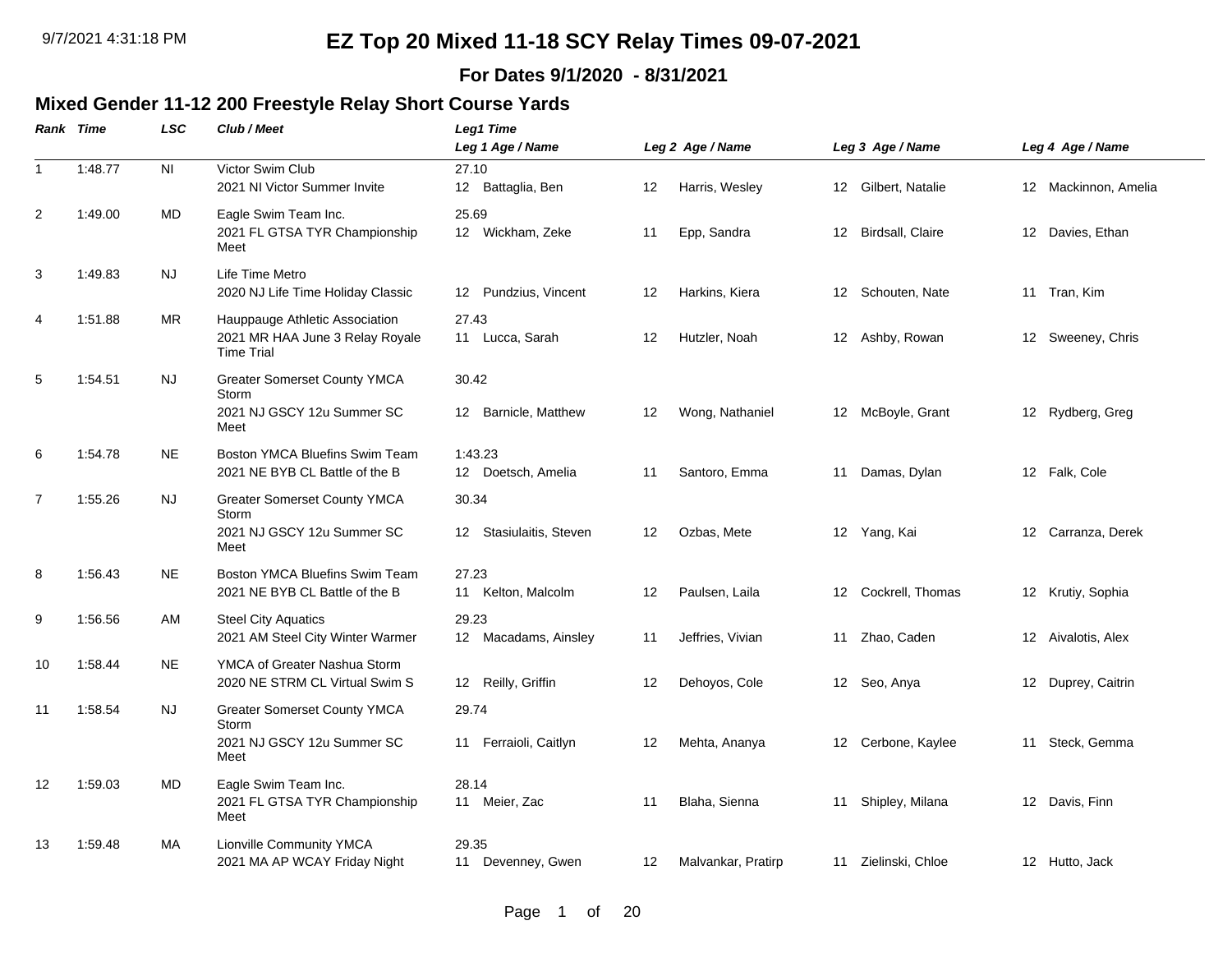| 13 | 1:59.48 | <b>MA</b> | <b>Lionville Community YMCA</b><br>2021 MA AP WCAY Friday Night                    | 29.35<br>Devenney, Gwen<br>11    | 12 | Malvankar, Pratirp | 11 | Zielinski, Chloe  | 12                | Hutto, Jack       |
|----|---------|-----------|------------------------------------------------------------------------------------|----------------------------------|----|--------------------|----|-------------------|-------------------|-------------------|
| 13 | 1:59.48 | MA        | Lionville Community YMCA<br>2021 MA AP WCAY Friday Night at<br>the Races           | 29.35<br>Devenney, Gwen<br>11    | 12 | Malvankar, Pratirp | 11 | Zielinski, Chloe  | 12                | Hutto, Jack       |
| 16 | 1:59.66 | ME        | Long Reach Swim Club<br>2021 ME End of Season Meet                                 | 29.17<br>Carleton, Charley<br>11 | 11 | Griffee, Cameron   | 11 | Couture, Maxwell  | 12                | Hammer, Layla     |
| 17 | 1:59.83 | <b>NJ</b> | <b>Greater Somerset County YMCA</b><br>Storm<br>2021 NJ GSCY 12u Summer SC<br>Meet | 30.34<br>Kowalczyk, Piotr<br>12  | 11 | Grouser, Dylan     | 12 | Reddy, Ranveer    | 12                | Gatti, Domingo    |
| 18 | 2:00.20 | <b>NJ</b> | <b>Greater Somerset County YMCA</b><br>Storm<br>2021 NJ GSCY 12u Summer SC<br>Meet | 32.64<br>Korgaonkar, Arnav<br>11 | 11 | Karthik, Adhvik    | 12 | Enriquez, Matthew | $12 \overline{ }$ | Thukral, Ahan     |
| 19 | 2:00.24 | <b>NJ</b> | <b>Greater Somerset County YMCA</b><br>Storm<br>2021 NJ GSCY 12u Summer SC<br>Meet | 30.19<br>Boulos, Julietta<br>11  | 12 | Derosa, Merah      | 12 | Bituin, Myanelle  | 12                | Yue, Kaylee       |
| 20 | 2:00.94 | <b>NJ</b> | <b>Greater Somerset County YMCA</b><br>Storm<br>2021 NJ GSCY 12u Summer SC<br>Meet | 31.21<br>Hoang, Rachel Ann<br>12 | 12 | Chi, Priscilla     | 12 | Gao, Olivia       | 12                | Pontoriero, Maria |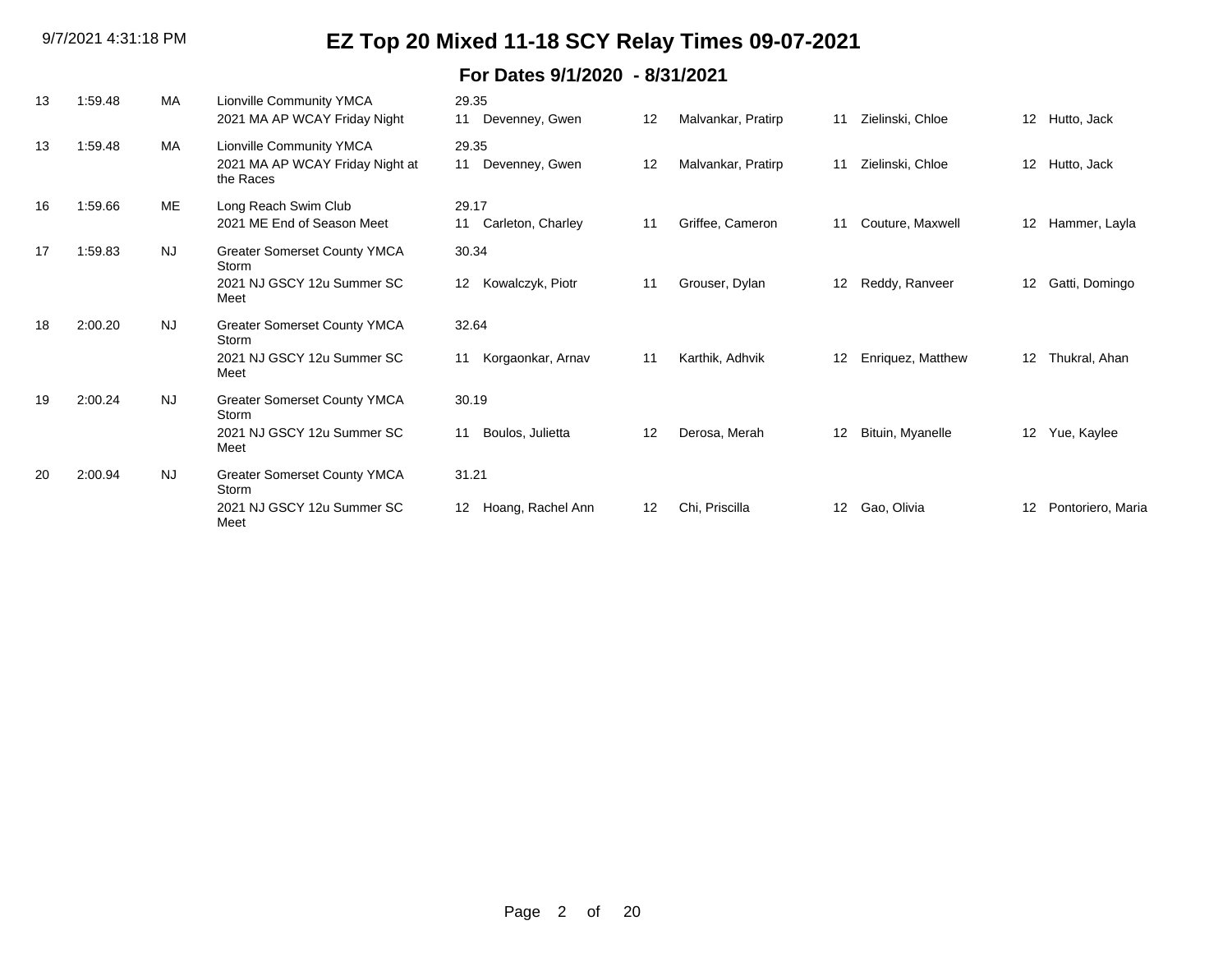### **For Dates 9/1/2020 - 8/31/2021**

## **Mixed Gender 11-12 400 Freestyle Relay Short Course Yards**

| Rank | Time    | LSC       | Club / Meet                                             | Leg1 Time                 |                     |                       |                    |
|------|---------|-----------|---------------------------------------------------------|---------------------------|---------------------|-----------------------|--------------------|
|      |         |           |                                                         | Leg 1 Age / Name          | Leg 2 Age / Name    | Leg 3 Age / Name      | Leg 4 Age / Name   |
|      | 4:03.52 | ΝI        | Webster BlueFins<br>2021 NJ WEBS Back to the Races #2   | 1:04.31<br>Miller, Ian    | Chen, Sophie        | 12 Carey, Emilia      | 12 McCormack, Luke |
| 2    | 4:08.03 | NJ.       | Life Time Metro<br>2021 NJ Life Time Coldwater Kick-Off | Darder, Sean              | Kim, Ryan<br>12     | Eriksson, Daniella    | Bedri, Ayah        |
| 3    | 4:58.39 | <b>NI</b> | Webster BlueFins<br>2021 NJ WEBS Back to the Races #2   | 1:15.73<br>12 Ricci, Lily | Green, Connor<br>12 | 12 Mastrosimone, Nina | Steele. Thomas     |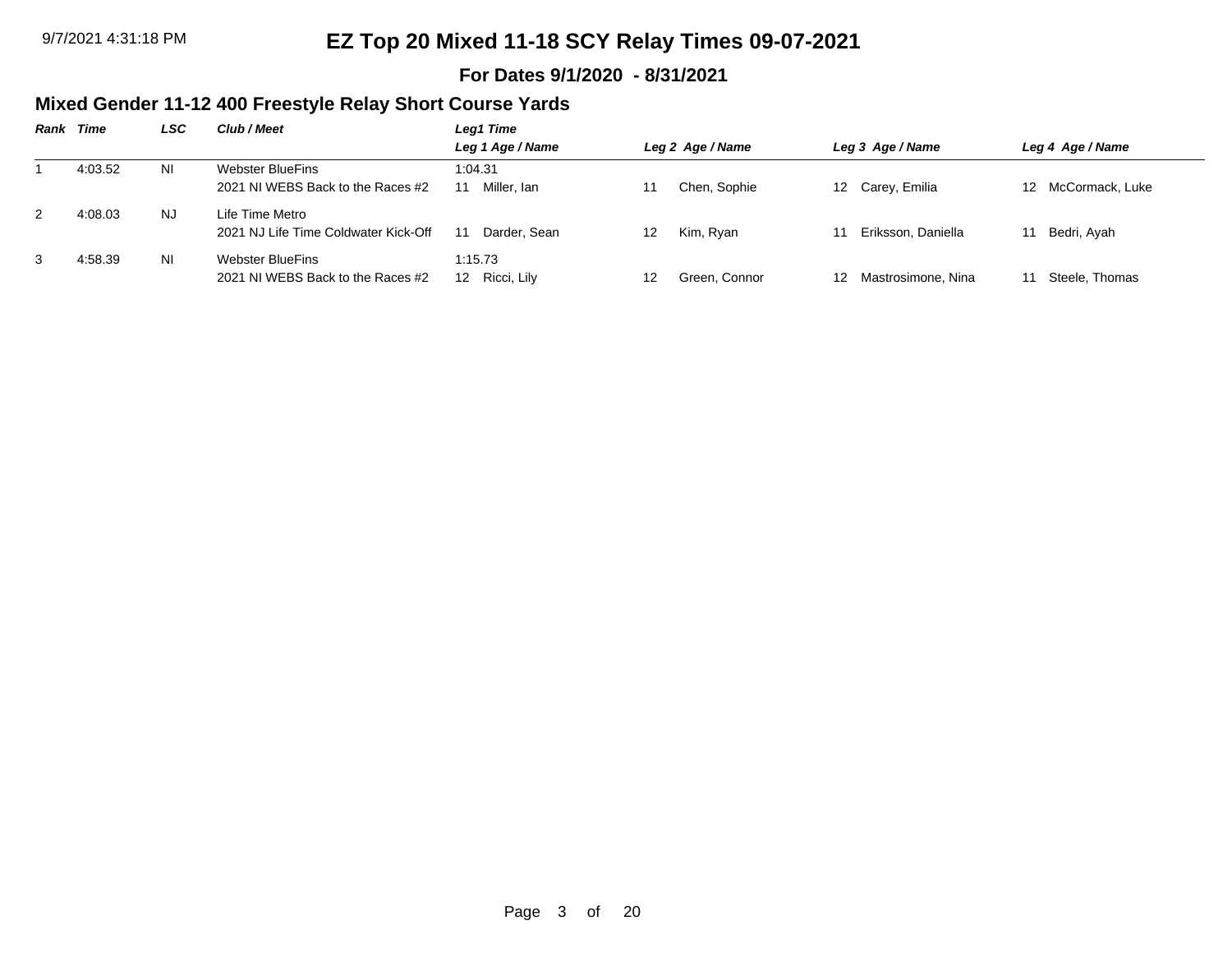### **For Dates 9/1/2020 - 8/31/2021**

### **Mixed Gender 11-12 200 Medley Relay Short Course Yards**

|                | Rank Time | LSC       | Club / Meet                                                                            | <b>Leg1 Time</b>                |    |                    |                   |                    |    |                      |
|----------------|-----------|-----------|----------------------------------------------------------------------------------------|---------------------------------|----|--------------------|-------------------|--------------------|----|----------------------|
|                |           |           |                                                                                        | Leg 1 Age / Name                |    | Leg 2 Age / Name   |                   | Leg 3 Age / Name   |    | Leg 4 Age / Name     |
|                | 1:54.87   | <b>CT</b> | <b>ZEUS Swim Team</b><br>2021 CT WHAT v ZEUS Dual RTC -<br>Rev                         | 30.34<br>12 Mustafa, Leka       | 12 | Vitiello, Wyatt    |                   | 12 Vanvelzor, Evan |    | 12 Elliott, Chase    |
| $\overline{2}$ | 2:02.67   | <b>NI</b> | Victor Swim Club<br>2021 NI Victor Summer Invite                                       | 30.65<br>12 Battaglia, Ben      | 12 | Harris, Wesley     | 12                | Gilbert, Natalie   | 12 | Mackinnon, Amelia    |
| 3              | 2:05.18   | <b>MR</b> | Hauppauge Athletic Association<br>2021 MR HAA June 3 Relay Royale<br><b>Time Trial</b> | 30.60<br>12 Hutzler, Noah       | 12 | Ashby, Rowan       |                   | 11 Lucca, Sarah    |    | 12 Sweeney, Chris    |
| $\overline{4}$ | 2:05.70   | ME        | Kennebec Valley YMCA<br>2021 ME End of Season Meet                                     | 31.95<br>11 Claude, Evie        | 12 | Dinkel, Lolo       | 11                | Burnham, Eli       | 11 | Ramkissoon, Raiden   |
| 5              | 2:08.90   | AM        | <b>Steel City Aquatics</b><br>2021 AM Steel City February Festival                     | 32.45<br>11 Hankinson, Ej       | 11 | Zhao, Caden        | 11                | Komoroski, Ava     | 11 | Puthoff, Madison     |
| 6              | 2:08.99   | AM        | <b>Steel City Aquatics</b><br>2021 AM Steel City February Festival                     | 34.84<br>12 Macadams, Ainsley   | 12 | Sherpa, Rinzen     | 12                | Pickett, Noah      | 11 | Jeffries, Vivian     |
| 7              | 2:09.31   | ME        | Long Reach Swim Club<br>2021 ME End of Season Meet                                     | 31.06<br>12 Hammer, Layla       | 11 | Couture, Maxwell   | 11                | Griffee, Cameron   |    | 11 Carleton, Charley |
| 8              | 2:09.63   | AM        | <b>Steel City Aquatics</b><br>2021 AM Steel City Winter Warmer                         | 34.84<br>Jeffries, Vivian<br>11 | 11 | Zhao, Caden        | 12                | Pickett, Noah      | 12 | Macadams, Ainsley    |
| 9              | 2:10.25   | <b>MR</b> | Hauppauge Athletic Association<br>2021 MR HAA June 3 Relay Royale<br><b>Time Trial</b> | 31.15<br>11 Lucca, Julia        | 11 | Morelli, Brennan   | 11                | Wilcox, Avery      |    | 12 Lucca, Thomas     |
| 10             | 2:10.59   | <b>NE</b> | YMCA of Greater Nashua Storm<br>2020 NE CL STRM Meet                                   | 12 Wilson, Keara                | 12 | Reilly, Griffin    |                   | 12 Duprey, Caitrin |    | 12 Dehoyos, Cole     |
| 11             | 2:12.18   | <b>CT</b> | West Hartford Aquatic Team<br>2021 CT WHAT v ZEUS Dual RTC -<br>Rev                    | 34.50<br>11 Szymczyk, Filip     | 12 | Tollis, Brady      | $12 \overline{ }$ | Mashkov, David     |    | 12 Grigorian, Daniel |
| 12             | 2:12.25   | <b>NE</b> | Boston YMCA Bluefins Swim Team<br>2021 NE BYB CL Battle of the B                       | 34.48<br>12 Paulsen, Laila      | 12 | Cockrell, Thomas   |                   | 12 Krutiy, Sophia  |    | 11 Kelton, Malcolm   |
| 13             | 2:12.81   | AM        | <b>Steel City Aquatics</b><br>2021 AM Steel City Winter Warmer                         | 33.22<br>11 Hankinson, Ej       | 12 | Muralidharan, Anya | 11                | Macadams, Caitlin  | 12 | Aivalotis, Alex      |
| 14             | 2:13.13   | СT        | West Hartford Aquatic Team<br>2021 CT WHAT v ZEUS Dual RTC -<br>Rev                    | 29.86<br>12 Benoit, Marin       | 12 | Lee, Daria         | 11                | Kovac, Misha       |    | 12 Krebs, Heather    |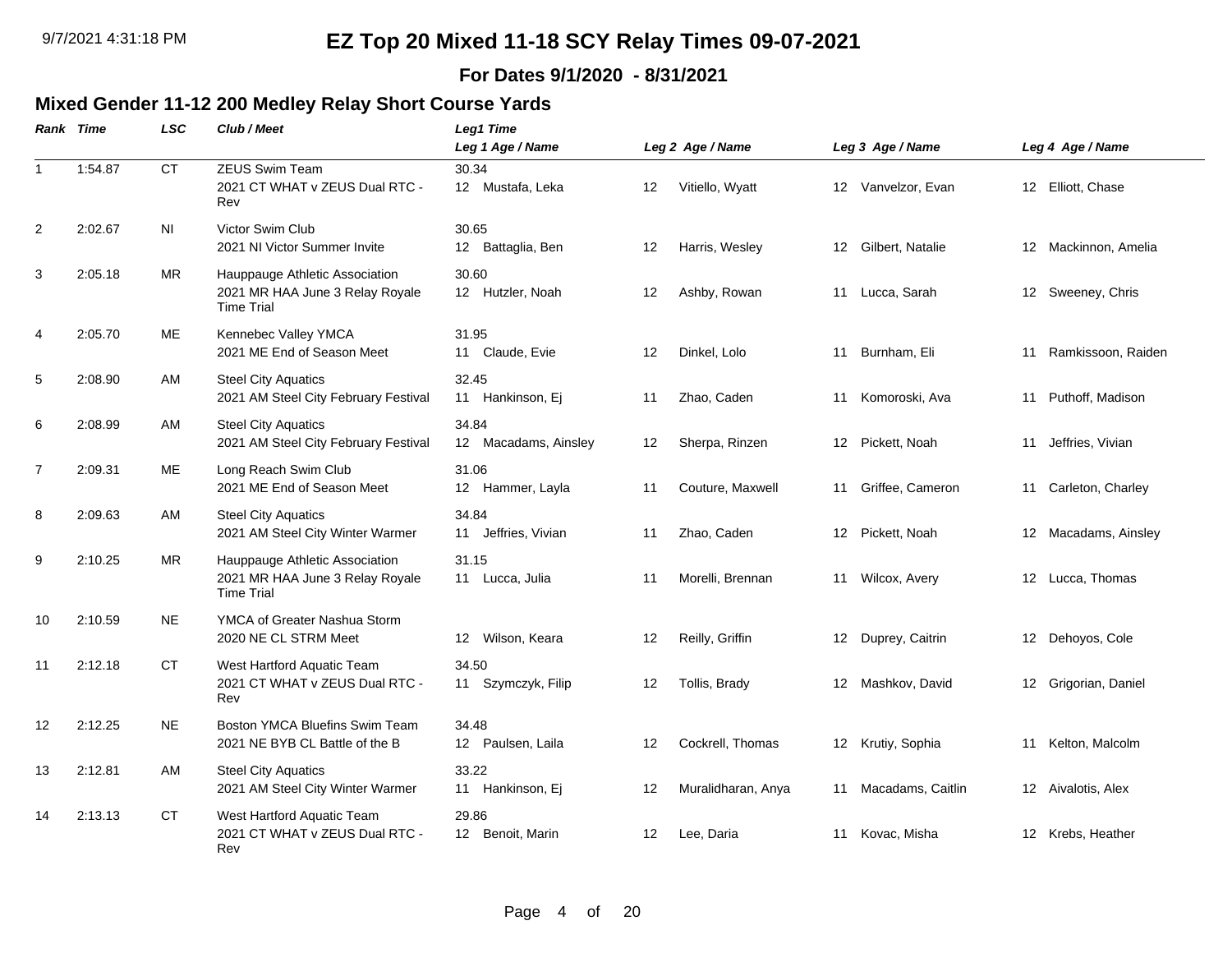| 15 | 2:13.42 | AM        | <b>Steel City Aquatics</b>                   | 34.19                  |    |                    |    |                    |                   |                   |
|----|---------|-----------|----------------------------------------------|------------------------|----|--------------------|----|--------------------|-------------------|-------------------|
|    |         |           | 2021 AM Steel City February Festival         | 11 Singh, Sahil        | 12 | Muralidharan, Anya | 12 | Linge, Katherine   | 12                | Wang, Kevin       |
| 16 | 2:13.63 | <b>NJ</b> | <b>Greater Somerset County YMCA</b><br>Storm | 38.53                  |    |                    |    |                    |                   |                   |
|    |         |           | 2021 NJ GSCY 12u Summer SC<br>Meet           | Boulos, Julietta<br>11 | 11 | Lau, Elizabeth     | 11 | Ferraioli, Caitlyn | 12                | Manjrekar, Anagha |
| 17 | 2:15.16 | AD.       | Clifton Park-Halfmoon Piranhas               | 38.82                  |    |                    |    |                    |                   |                   |
|    |         |           | 2021 AD Piranhas Time Trials                 | Simmons, Madigan<br>12 | 12 | Gao, Sophia        | 12 | Donofrio, Sophia   | 12                | Walmsley, Ashlyn  |
| 18 | 2:16.06 | AM        | <b>Steel City Aquatics</b>                   | 34.05                  |    |                    |    |                    |                   |                   |
|    |         |           | 2020 AM Steel City Turkey Gobbler            | Jeffries, Vivian<br>11 | 11 | Muralidharan, Anya | 11 | Singh, Sahil       | 12                | Aivalotis, Alex   |
| 19 | 2:16.17 | <b>NJ</b> | <b>Greater Somerset County YMCA</b><br>Storm | 33.17                  |    |                    |    |                    |                   |                   |
|    |         |           | 2021 NJ GSCY 12u Summer SC<br>Meet           | Bar, Kiran<br>11       | 12 | Bhaiya, Pehel      | 12 | Jiang, Sandrine    | $12 \overline{ }$ | Cerbone, Kaylee   |
| 20 | 2:16.80 | <b>MA</b> | Lionville Community YMCA                     | 32.23                  |    |                    |    |                    |                   |                   |
|    |         |           | 2021 MA AP WCAY Friday Night                 | 12 Hutto, Jack         | 11 | Zielinski, Chloe   | 12 | Engle, Samuel      | 11                | Devenney, Gwen    |
| 20 | 2:16.80 | <b>MA</b> | Lionville Community YMCA                     | 32.23                  |    |                    |    |                    |                   |                   |
|    |         |           | 2021 MA AP WCAY Friday Night                 | 12 Hutto, Jack         | 11 | Zielinski, Chloe   | 12 | Engle, Samuel      | 11                | Devenney, Gwen    |
| 20 | 2:16.80 | MA        | Lionville Community YMCA                     | 32.23                  |    |                    |    |                    |                   |                   |
|    |         |           | 2021 MA AP WCAY Friday Night at<br>the Races | 12 Hutto, Jack         | 11 | Zielinski, Chloe   | 12 | Engle, Samuel      | 11                | Devenney, Gwen    |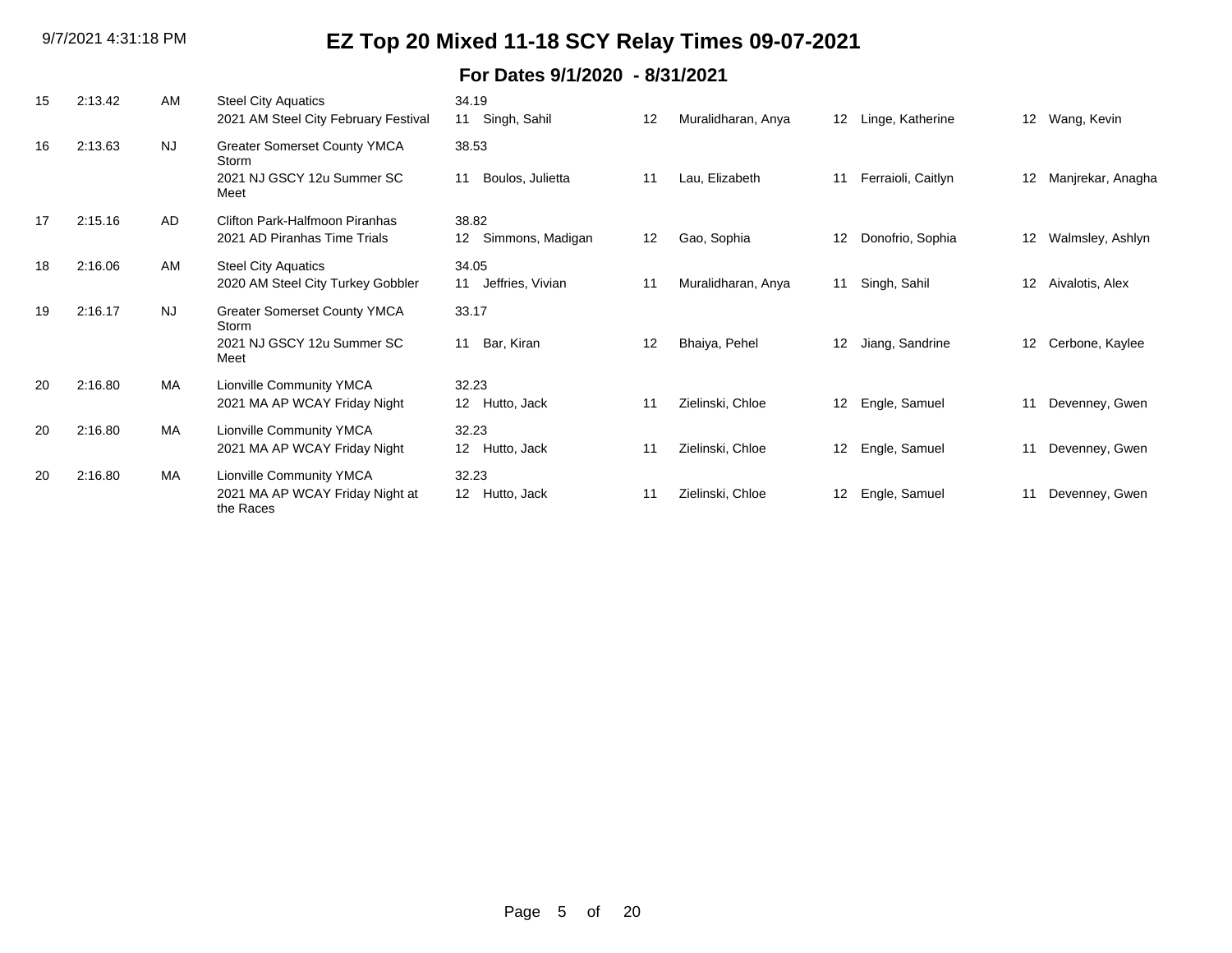### **For Dates 9/1/2020 - 8/31/2021**

## **Mixed Gender 11-12 400 Medley Relay Short Course Yards**

| Rank | Time    | LSC       | Club / Meet                                             | Leg1 Time              |                  |                       |                   |  |  |
|------|---------|-----------|---------------------------------------------------------|------------------------|------------------|-----------------------|-------------------|--|--|
|      |         |           |                                                         | Leg 1 Age / Name       | Leg 2 Age / Name | Leg 3 Age / Name      | Leg 4 Age / Name  |  |  |
|      | 4:46.72 | <b>NE</b> | Executive Swim Club<br>2021 NE ESC Spring into Distance | Bilsbury, Patten<br>12 | Goucher, Emmie   | Black. Jessica<br>12. | 12 Chapman, Aidan |  |  |
|      | 5:02.16 | NJ.       | Life Time Metro<br>2021 NJ Life Time Coldwater Kick-Off | Schouten, Nate<br>12   | Tran. Kim        | 12 Atienza, Emily     | 12 Pun, Henry     |  |  |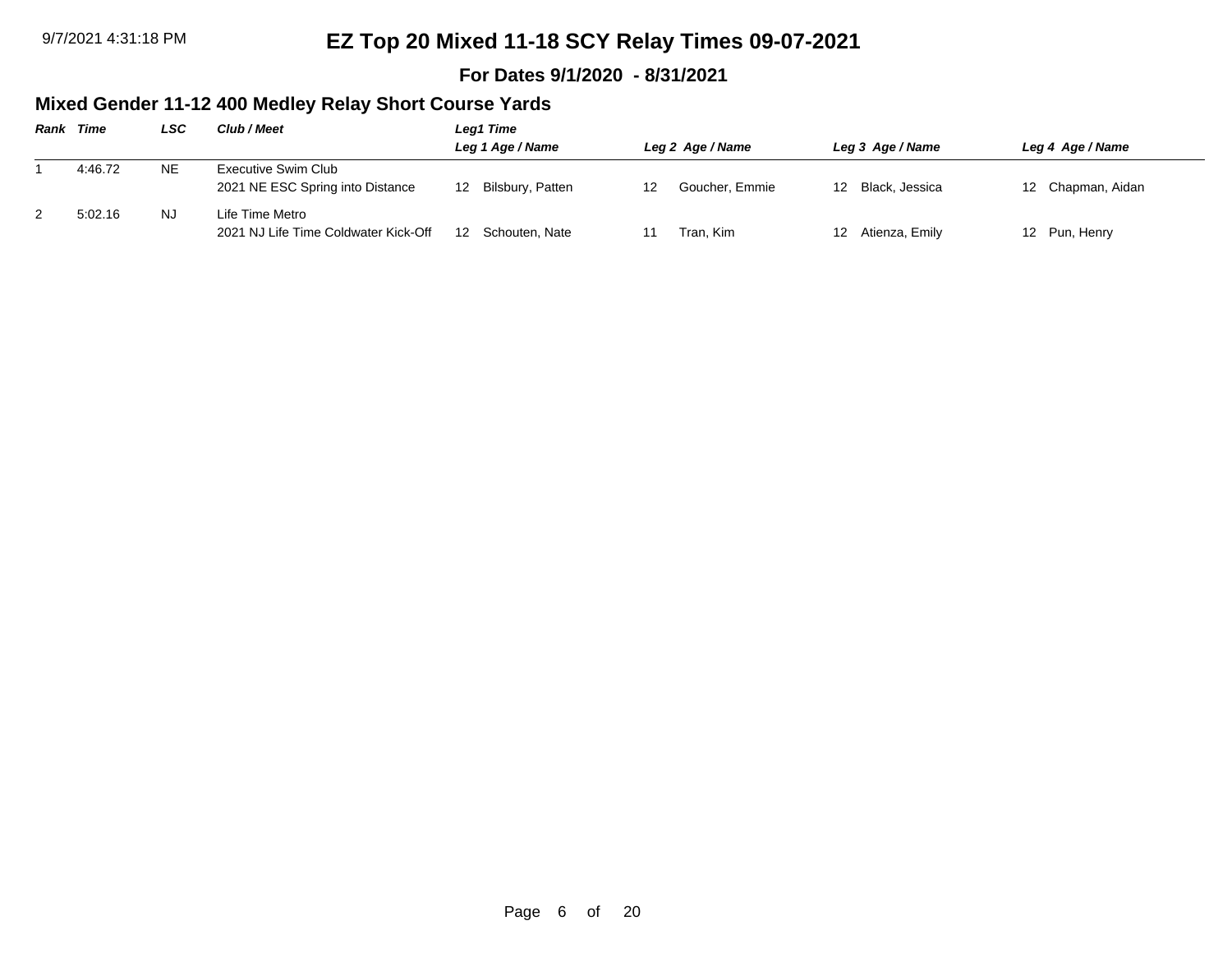### **For Dates 9/1/2020 - 8/31/2021**

## **Mixed Gender 13-14 200 Freestyle Relay Short Course Yards**

|                | Rank Time | <b>LSC</b> | Club / Meet                                                      | <b>Leg1 Time</b>                  |    |                     |    |                  |    |                       |
|----------------|-----------|------------|------------------------------------------------------------------|-----------------------------------|----|---------------------|----|------------------|----|-----------------------|
|                |           |            |                                                                  | Leg 1 Age / Name                  |    | Leg 2 Age / Name    |    | Leg 3 Age / Name |    | Leg 4 Age / Name      |
| $\overline{1}$ | 1:33.75   | <b>NJ</b>  | Life Time Metro<br>2020 NJ Life Time Holiday Classic             | 24.27<br>13 Carter, Dani          | 14 | Arcella, Sidney     |    | 14 Wong, Vince   |    | 14 Cheng, Derek       |
| 2              | 1:36.31   | MD         | Eagle Swim Team Inc.<br>2021 FL GTSA TYR Championship<br>Meet    | 14 Li, Ryan                       | 14 | Lin, Constance      | 14 | Cowley, Jenna    |    | 14 Dillon, Alex       |
| 3              | 1:37.35   | NJ.        | <b>Scarlet Aquatics</b><br>2020 NJ SCAR December Time<br>Trials  | 25.81<br>13 Kim, Iris             | 13 | Jung, Rebekah       | 14 | Lee, Andrew      |    | 14 Hilzen, Max        |
| $\overline{4}$ | 1:37.63   | <b>NJ</b>  | <b>Scarlet Aquatics</b><br>2020 NJ SAC v RY dual meet            | 26.54<br>13 Kim, Chloe            | 14 | Lee, Eric           | 14 | Liu, Ava         | 14 | Poplawski, Richard    |
| 5              | 1:37.80   | MD         | Eagle Swim Team Inc.<br>2021 FL GTSA TYR Championship<br>Meet    | Bartel, Owen<br>14                | 14 | Hawkins, Jillian    | 14 | Zentz, Casey     | 13 | Duncan, Langston      |
| 6              | 1:41.67   | AD         | Clifton Park-Halfmoon Piranhas<br>2021 AD Piranhas Time Trials   | 24.75<br>13 Keller, Brady         | 14 | Goodwill, Trevor    | 14 | Durden, Lucas    |    | 14 Rudd, Conner       |
| 7              | 1:41.84   | <b>NJ</b>  | Ridgewood YMCA<br>2020 NJ SAC v RY dual meet                     | 24.42<br>Granin, Michael<br>14    | 13 | Piccinich, Izzie    | 14 | Koltsov, Nichole | 13 | Skibo, Sam            |
| 8              | 1:43.11   | MD         | Eagle Swim Team Inc.<br>2021 FL GTSA TYR Championship<br>Meet    | 14 Liang, Kai                     | 13 | Nicholas, Lilly     | 13 | Shipley, Alina   |    | 14 Wright, Lucas      |
| 9              | 1:43.27   | <b>CT</b>  | New Canaan YMCA Caimans<br>2021 FL GTSA TYR Championship<br>Meet | 14 Trepp, Colten                  | 13 | Huang, Eric         | 14 | Dunn, Lily       |    | 13 Mascarinas, Peyton |
| 10             | 1:43.30   | <b>NJ</b>  | <b>Scarlet Aquatics</b><br>2020 NJ SCAR December Time<br>Trials  | Dafinoiu, Roy<br>13               | 13 | Shin, David         | 14 | Yoo, Isabelle    |    | 14 Liu, Ava           |
| 11             | 1:44.47   | ME         | Portland Porpoise Swim Club<br>2021 ME MESI Winter Champs - TT   | 25.86<br>Shields, Sebastian<br>14 | 13 | Napolitano, Vanessa | 13 | Sprague, Malcolm | 14 | Maurer, Campbell      |
| 12             | 1:44.71   | MA         | <b>WCAY Marlins</b><br>2021 MA AP WCAY Friday Night              | 26.55<br>14 Hilt, Leah            | 14 | Hilt, Jonah         | 14 | Taylor, Julia    |    | 14 Sehgal, Mihir      |
| 12             | 1:44.71   | MA         | <b>WCAY Marlins</b><br>2021 MA AP WCAY Friday Night              | 26.55<br>14 Hilt, Leah            | 14 | Hilt, Jonah         |    | 14 Taylor, Julia |    | 14 Sehgal, Mihir      |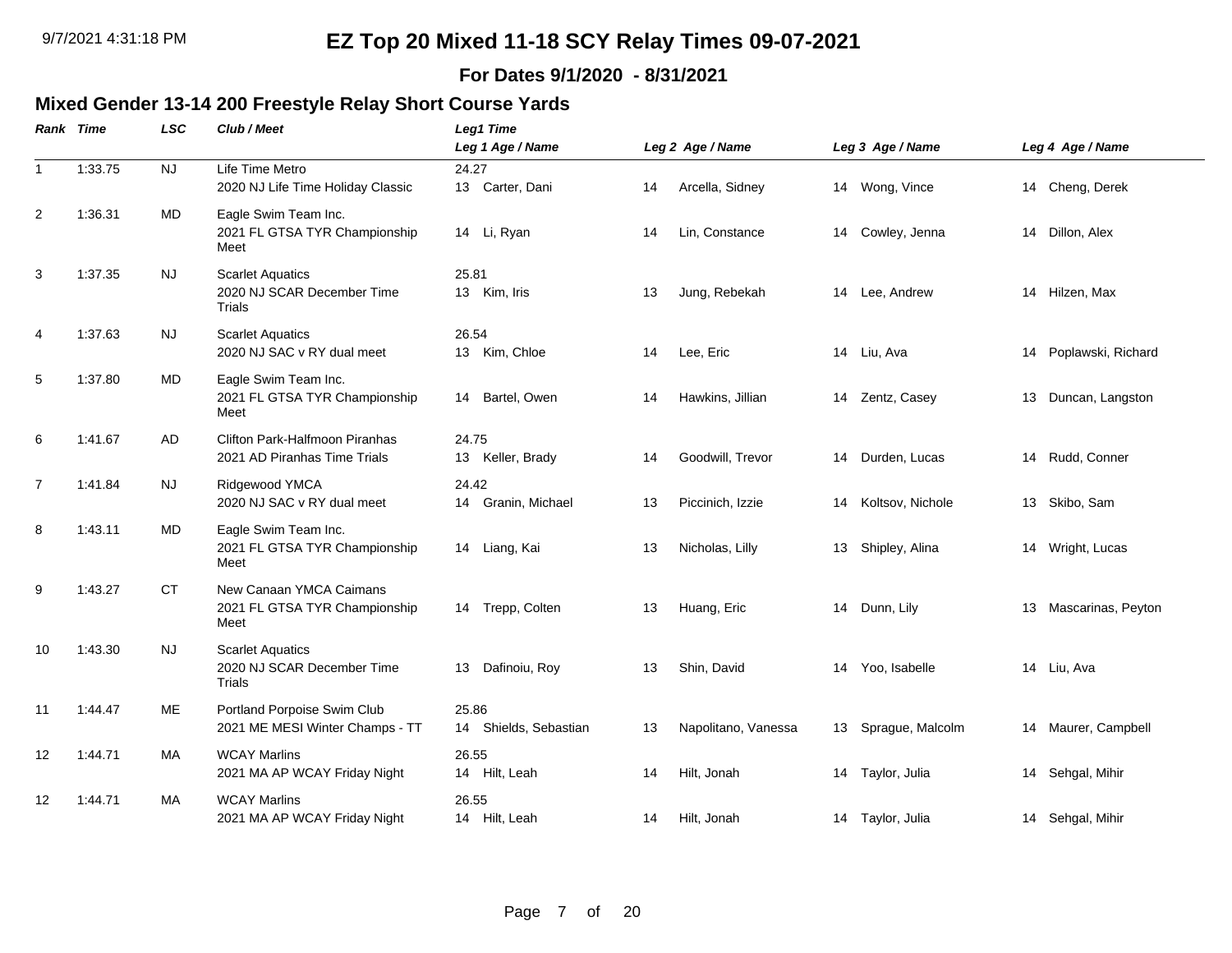| 12 | 1:44.71 | MA        | <b>WCAY Marlins</b>                          | 26.55                     |    |                  |    |                  |    |                    |
|----|---------|-----------|----------------------------------------------|---------------------------|----|------------------|----|------------------|----|--------------------|
|    |         |           | 2021 MA AP WCAY Friday Night at<br>the Races | 14 Hilt, Leah             | 14 | Hilt, Jonah      | 14 | Taylor, Julia    | 14 | Sehgal, Mihir      |
| 15 | 1:45.21 | <b>NI</b> | <b>Webster BlueFins</b>                      | 26.25                     |    |                  |    |                  |    |                    |
|    |         |           | 2021 NI WEBS Back to the Races #2            | Rehkopf, Ethan<br>14      | 14 | Flanigen, Ruby   | 13 | Martin, Meghan   | 13 | Hinds, Ben         |
| 16 | 1:45.82 | <b>NJ</b> | <b>Scarlet Aquatics</b>                      | 26.54                     |    |                  |    |                  |    |                    |
|    |         |           | 2020 NJ SCAR December Time<br>Trials         | Hoffman, Noelle<br>14     | 14 | Sobilo, Julia    | 13 | Kim, Christopher | 13 | Lozzano, Benedetto |
| 17 | 1:45.97 | <b>NE</b> | YMCA of Greater Nashua Storm                 |                           |    |                  |    |                  |    |                    |
|    |         |           | 2020 NE STRM CL Virtual Swim S               | Jeffers, Teagen<br>14     | 14 | Jewett, Cambria  | 14 | Dyess, Preston   | 14 | Jewett, Dylan      |
| 18 | 1:46.70 | AD.       | Clifton Park-Halfmoon Piranhas               | 26.24                     |    |                  |    |                  |    |                    |
|    |         |           | 2021 AD Piranhas Time Trials                 | Stoup, Anna<br>14         | 14 | Michels, Delaney | 13 | Bieniek, Allison | 14 | Gayle, Isabella    |
| 19 | 1:47.07 | AD.       | Clifton Park-Halfmoon Piranhas               | 27.83                     |    |                  |    |                  |    |                    |
|    |         |           | 2021 AD Piranhas Time Trials                 | Harpootlian, Hannah<br>13 | 14 | Schloth, Katie   | 13 | Hao, Helen       | 14 | Zhang, Stella      |
| 20 | 1:49.25 | <b>NE</b> | YMCA of Greater Nashua Storm                 |                           |    |                  |    |                  |    |                    |
|    |         |           | 2020 NE STRM CL Virtual Swim S               | Wilson, Braelyn<br>14     | 14 | Bobocea, Isabela | 13 | Hardy, Cooper    | 13 | Dua, Sahil         |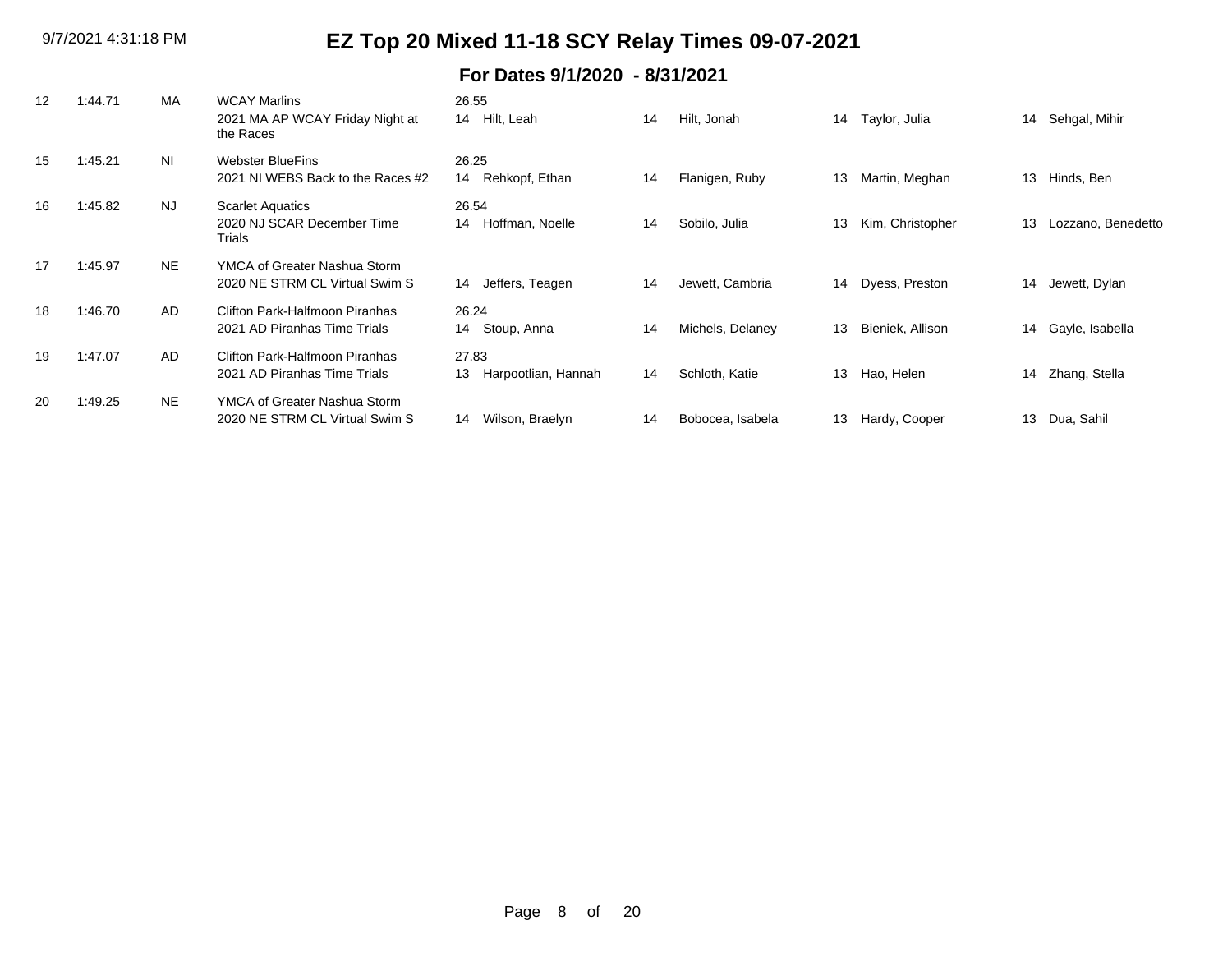### **For Dates 9/1/2020 - 8/31/2021**

## **Mixed Gender 13-14 400 Freestyle Relay Short Course Yards**

| Rank | Time    | LSC | Club / Meet                          | Leg1 Time          |    |                  |    |                  |    |                     |
|------|---------|-----|--------------------------------------|--------------------|----|------------------|----|------------------|----|---------------------|
|      |         |     |                                      | Leg 1 Age / Name   |    | Leg 2 Age / Name |    | Leg 3 Age / Name |    | Leg 4 Age / Name    |
|      | 3:39.85 | NJ. | Life Time Metro                      |                    |    |                  |    |                  |    |                     |
|      |         |     | 2021 NJ Life Time Coldwater Kick-Off | Shi, Timothy<br>14 | 14 | Webber, Cora     | 14 | Delacruz, Riley  |    | 13 Tran, Thi        |
| 2    | 4:02.87 | ΝI  | Webster BlueFins                     | 58.44              |    |                  |    |                  |    |                     |
|      |         |     | 2021 NJ WEBS Back to the Races #2    | Martin, Meghan     | 13 | Frenzel, Jack    | 13 | Bedford, Marin   | 13 | Dinh. Brendan       |
| 3    | 4:34.86 | NE. | Yankee Clippers Swim Club            |                    |    |                  |    |                  |    |                     |
|      |         |     | 2021 NE CLIP CL March Intrasqu       | 14 Kaplan, Rylee   | 14 | Spraggon, Liam   |    | 14 DeGray, Jason | 13 | Lachapelle, Makayla |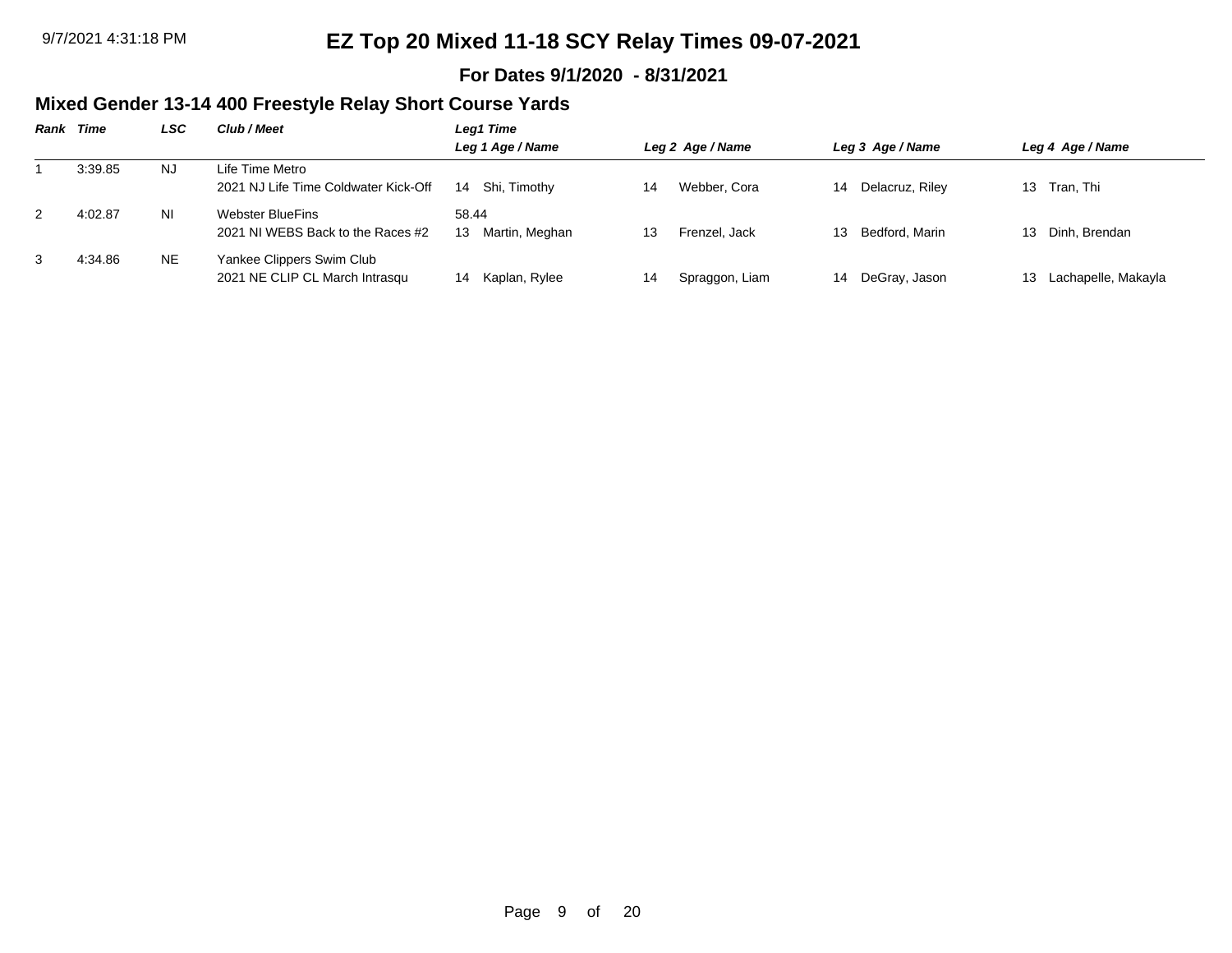**For Dates 9/1/2020 - 8/31/2021**

## **Mixed Gender 13-14 800 Freestyle Relay Short Course Yards**

| <b>Rank Time</b> |          | LSC       | Club / Meet                                                 | Leg1 Time           |                  |                      |                        |  |  |  |  |  |  |
|------------------|----------|-----------|-------------------------------------------------------------|---------------------|------------------|----------------------|------------------------|--|--|--|--|--|--|
|                  |          |           |                                                             | Leg 1 Age / Name    | Leg 2 Age / Name | Leg 3 Age / Name     | Leg 4 Age / Name       |  |  |  |  |  |  |
|                  | 10:04.99 | <b>NE</b> | Yankee Clippers Swim Club<br>2021 NE CLIP CL March Intrasqu | Kaplan, Rylee<br>14 | DeGray, Jason    | Spraggon, Liam<br>14 | 13 Lachapelle, Makayla |  |  |  |  |  |  |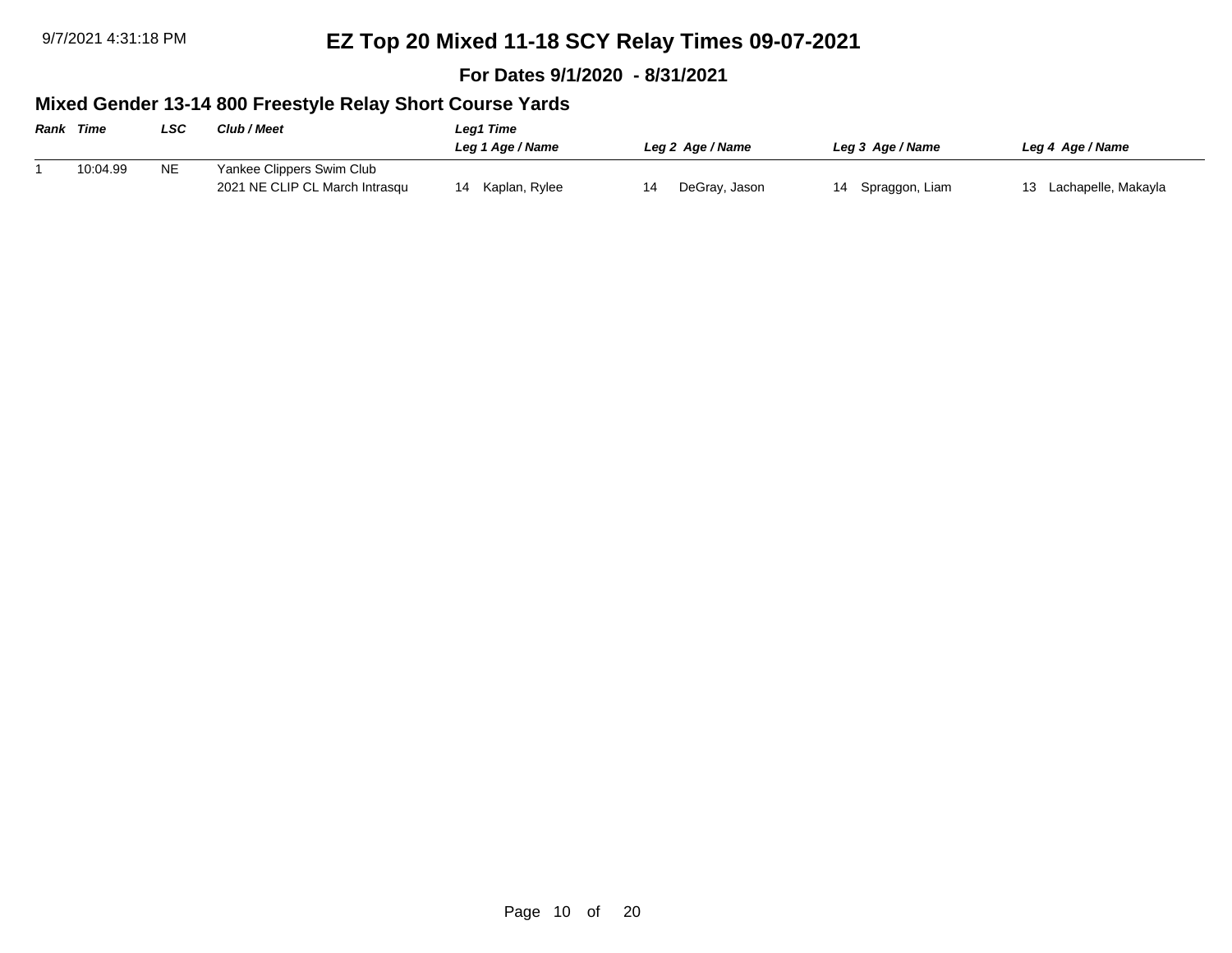### **For Dates 9/1/2020 - 8/31/2021**

## **Mixed Gender 13-14 200 Medley Relay Short Course Yards**

|                | Rank Time | LSC       | Club / Meet                                                         | <b>Leg1 Time</b><br>Leg 1 Age / Name |    | Leg 2 Age / Name |    | Leg 3 Age / Name    |    | Leg 4 Age / Name       |
|----------------|-----------|-----------|---------------------------------------------------------------------|--------------------------------------|----|------------------|----|---------------------|----|------------------------|
| $\mathbf{1}$   | 1:45.31   | <b>NJ</b> | Life Time Metro<br>2020 NJ Life Time Holiday Classic                | 14 Delacruz, Riley                   | 14 | Wong, Vince      |    | 13 Tran, Thi        |    | 14 Arcella, Sidney     |
| $\overline{2}$ | 1:48.90   | ME        | <b>Coastal Maine Aquatics</b><br>2021 ME MESI Winter Champs - TT    | 29.86<br>14 Taylor, Hope             | 14 | McKenney, Cormac | 14 | Shaw, Lucy          | 14 | Steinbrick, David      |
| 3              | 1:51.49   | AD        | Clifton Park-Halfmoon Piranhas<br>2021 AD Piranhas Time Trials      | 29.73<br>14 Durden, Lucas            | 13 | Keller, Brady    | 14 | Goodwill, Trevor    | 14 | Rudd, Conner           |
| 4              | 1:52.36   | NJ        | Eastern Express Swim Team<br>2021 NJ NJRC Firecracker Classic       | Dobson, Kennedi<br>14                | 13 | Bossio, Gavin    | 14 | Cicco, Emily        | 14 | Collins, Caleb         |
| 5              | 1:53.32   | <b>NJ</b> | <b>Scarlet Aquatics</b><br>2020 NJ SAC v RY dual meet               | 28.80<br>14 Kim, Doyee               | 13 | Song, Dylan      | 14 | Rodriguez, Kayla    | 13 | Kim, Chloe             |
| 6              | 1:53.33   | MA        | <b>WCAY Marlins</b><br>2021 MA AP WCAY Friday Night                 | 30.76<br>14 Taylor, Julia            | 13 | Herlihy, Grace   | 14 | Li, Patrick         | 14 | Bedekar, Vedant        |
| 6              | 1:53.33   | МA        | <b>WCAY Marlins</b><br>2021 MA AP WCAY Friday Night                 | 30.76<br>14 Taylor, Julia            | 13 | Herlihy, Grace   | 14 | Li, Patrick         | 14 | Bedekar, Vedant        |
| 6              | 1:53.33   | <b>MA</b> | <b>WCAY Marlins</b><br>2021 MA AP WCAY Friday Night at<br>the Races | 30.76<br>14 Taylor, Julia            | 13 | Herlihy, Grace   | 14 | Li, Patrick         | 14 | Bedekar, Vedant        |
| 9              | 1:55.07   | <b>NJ</b> | <b>StreamLine Aquatics Club</b><br>2021 NJ NJRC Firecracker Classic | 14 Edge, Riley                       | 13 | Lee, Jaden       | 14 | Zhang, Charles      | 13 | Chen, Crystal          |
| 10             | 1:55.16   | <b>NJ</b> | Ridgewood YMCA<br>2020 NJ SAC v RY dual meet                        | 32.20<br>14 Koltsov, Nichole         | 13 | Ho, Brandon      | 13 | Skibo, Sam          | 13 | Piccinich, Izzie       |
| 11             | 1:58.72   | <b>NE</b> | YMCA of Greater Nashua Storm<br>2020 NE CL STRM Meet                | Wilson, Braelyn<br>14                | 14 | Jewett, Dylan    | 14 | Jewett, Cambria     | 13 | Dua, Sahil             |
| 12             | 2:01.49   | NI        | <b>Webster BlueFins</b><br>2021 NI WEBS Back to the Races #2        | 30.21<br>13 Dinh, Jasmine            | 13 | Chen, Chloe      | 13 | Evans, Ethan        | 14 | Rehkopf, Ethan         |
| 13             | 2:02.41   | AM        | Hampton Dolphins<br>2021 AM Hampton Dolphins<br>Intrasquad Meet     | 30.68<br>13 Sheets, Lainey           | 13 | Dunn, Sydney     | 13 | Sutterlin, Connor   | 14 | Bratu, Dan             |
| 14             | 2:04.66   | AD        | Clifton Park-Halfmoon Piranhas<br>2021 AD Piranhas Time Trials      | 33.27<br>14 Hook, Gavin              | 13 | Han, Jake        | 14 | Tieckelmann, Connor |    | 13 McCoy, Will         |
| 15             | 2:06.53   | <b>NE</b> | Yankee Clippers Swim Club<br>2021 NE CLIP CL February Intra         | 33.31<br>13 Carlone, Jeffrey         | 14 | Herrera, Javier  |    | 14 Kaplan, Rylee    |    | 13 Lachapelle, Makayla |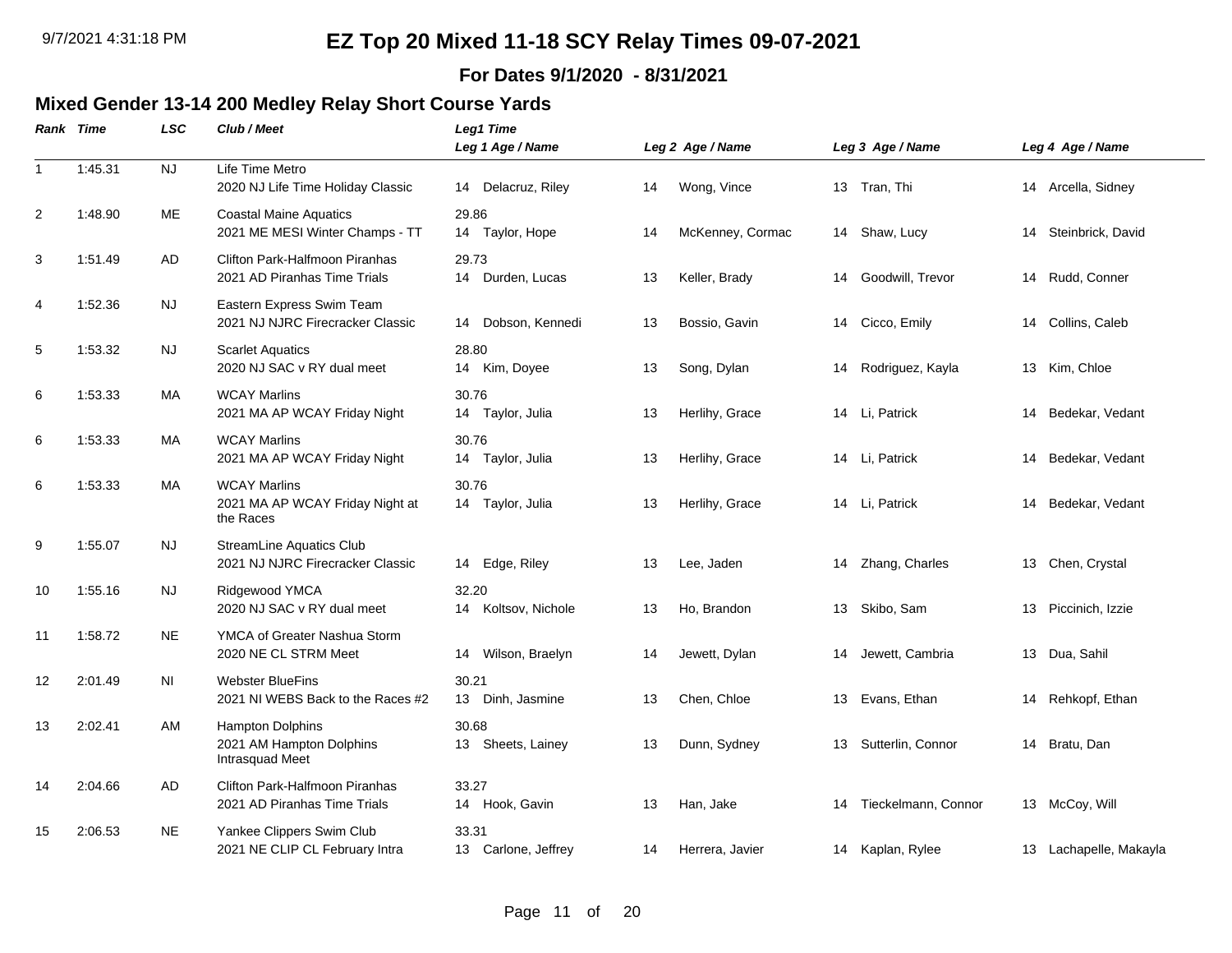| 16 | 2:07.02 | AD        | Clifton Park-Halfmoon Piranhas<br>2021 AD Piranhas Time Trials         | 33.47<br>Zhang, Stella<br>14 | 14 | Stoup, Anna         | 14 | Michels, Delaney | 14 | Gayle, Isabella     |
|----|---------|-----------|------------------------------------------------------------------------|------------------------------|----|---------------------|----|------------------|----|---------------------|
| 16 | 2:07.02 | AD.       | Clifton Park-Halfmoon Piranhas<br>2021 AD Piranhas Time Trials         | 33.47<br>Eisler, Alley<br>14 | 13 | Harpootlian, Hannah | 14 | Guha, Mahika     | 13 | Franco, Maddy       |
| 18 | 2:07.44 | <b>NJ</b> | StreamLine Aquatics Club<br>2021 NJ NJRC Firecracker Classic           | Hegedus, Claire<br>13        | 13 | Kusch, Zack         | 14 | Tijare, Sameer   | 14 | Zeszotarski, Hailey |
| 19 | 2:08.50 | <b>AM</b> | <b>Hampton Dolphins</b><br>2021 AM Hampton Dolphins<br>Intrasquad Meet | 33.76<br>Sheets, Libby<br>13 | 13 | Fish, Kevyn         | 14 | Belch, Chris     | 14 | Cramer, Wil         |
| 20 | 2:10.97 | <b>NE</b> | YMCA of Greater Nashua Storm<br>2020 NE CL STRM Meet                   | 14<br>Jeffers, Teagen        | 14 | Bobocea, Isabela    | 14 | Sood, Rishav     | 13 | Hardy, Cooper       |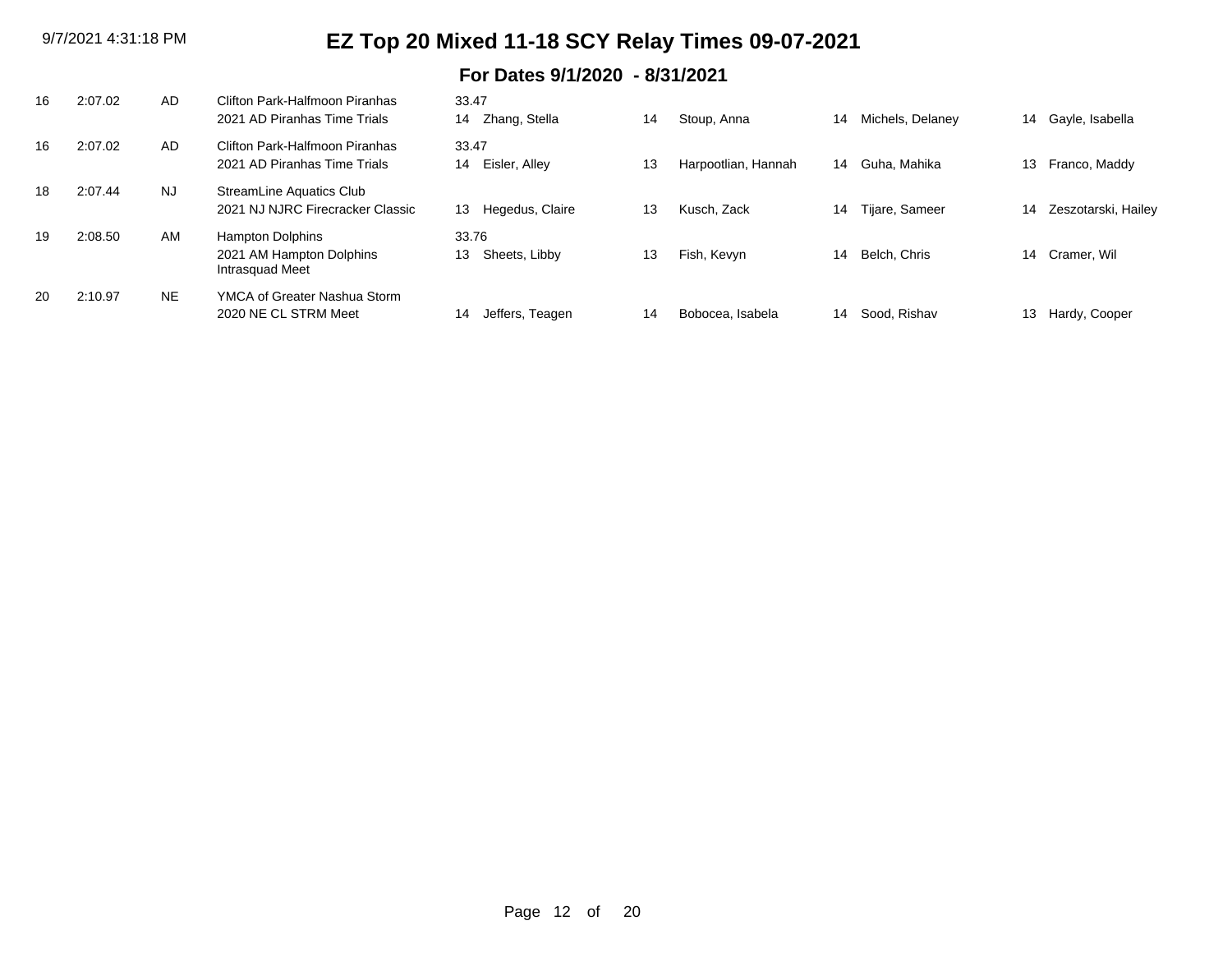### **For Dates 9/1/2020 - 8/31/2021**

## **Mixed Gender 13-14 400 Medley Relay Short Course Yards**

| Rank | Time    | LSC            | Club / Meet                                                 | Leg1 Time                      |    |                     |    |                  |    |                   |
|------|---------|----------------|-------------------------------------------------------------|--------------------------------|----|---------------------|----|------------------|----|-------------------|
|      |         |                |                                                             | Leg 1 Age / Name               |    | Leg 2 Age / Name    |    | Leg 3 Age / Name |    | Leg 4 Age / Name  |
|      | 3:55.97 | NJ.            | Life Time Metro<br>2021 NJ Life Time Coldwater Kick-Off     | Carter, Dani<br>14             | 14 | Melnikov, Dimtri    | 14 | Cheng, Derek     | 14 | Arcella, Sidney   |
| 2    | 4:21.05 | <b>NI</b>      | Webster BlueFins<br>2021 NJ WEBS Back to the Races #2       | 1:06.31<br>Dinh, Jasmine<br>13 | 13 | Bedford, Marin      | 13 | Evans, Ethan     | 13 | Hinds, Ben        |
| 3    | 5:01.42 | NE.            | Yankee Clippers Swim Club<br>2021 NE CLIP CL March Intrasqu | Spraggon, Liam<br>14           | 13 | Lachapelle, Makayla | 14 | Kaplan, Rylee    | 14 | DeGray, Jason     |
| 4    | 5:06.81 | N <sub>1</sub> | Webster BlueFins<br>2021 NJ WEBS Back to the Races #2       | 1:13.82<br>Simon, Jane<br>14   | 13 | Bronco, Andrew      | 13 | Chen. Chloe      | 14 | Napier, Alexander |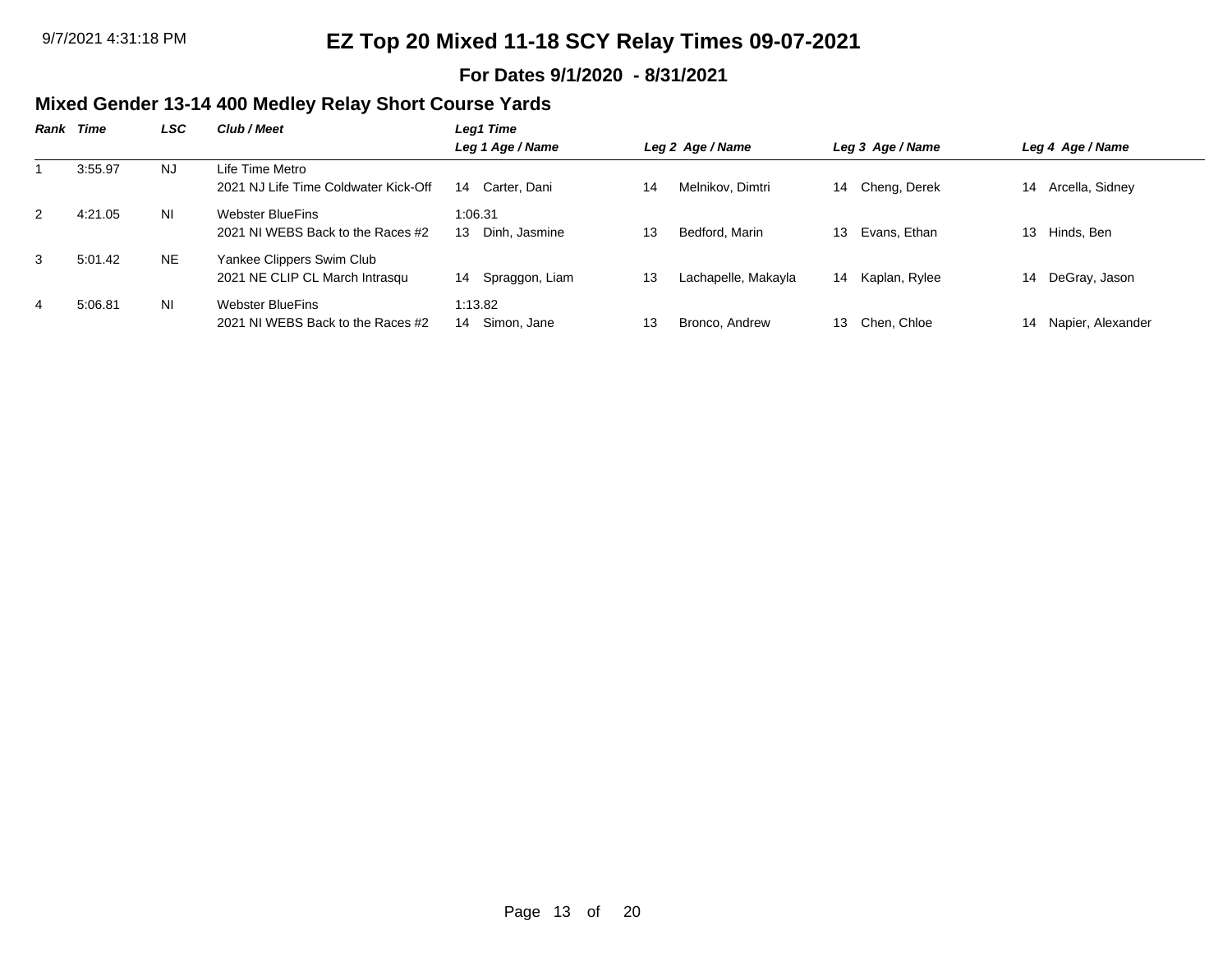### **For Dates 9/1/2020 - 8/31/2021**

## **Mixed Gender 15-16 200 Freestyle Relay Short Course Yards**

| Rank | Time    | LSC       | Club / Meet                           | Leg1 Time                   |    |                       |    |                  |    |                      |
|------|---------|-----------|---------------------------------------|-----------------------------|----|-----------------------|----|------------------|----|----------------------|
|      |         |           |                                       | Leg 1 Age / Name            |    | Leg 2 Age / Name      |    | Leg 3 Age / Name |    | Leg 4 Age / Name     |
|      | 1:33.78 | NJ.       | ∟ife Time Metro                       |                             |    |                       |    |                  |    |                      |
|      |         |           | 2020 NJ Life Time Holiday Classic     | Fominykh, Maximillian<br>16 | 16 | Webber, Molly         | 15 | Wang, Emily      | 15 | Shaw, Alexander      |
| 2    | 1:39.44 | MD        | Eagle Swim Team Inc.                  | 23.54                       |    |                       |    |                  |    |                      |
|      |         |           | 2021 FL GTSA TYR Championship<br>Meet | 16<br>Davis, Gailen         | 15 | Griffin, Lily         | 15 | Zavala, Alina    | 15 | Tiffin, Connor       |
| 3    | 1:43.98 | ME        | Seacoast Swim Club                    | 27.49                       |    |                       |    |                  |    |                      |
|      |         |           | 2021 ME MESI Winter Champs - TT       | Desmond, Matt<br>16         | 15 | Hale, Brady           | 15 | Hollis, Abigail  | 15 | Moss, Holly          |
| 4    | 1:44.55 | <b>NJ</b> | <b>Scarlet Aquatics</b>               | 25.69                       |    |                       |    |                  |    |                      |
|      |         |           | 2020 NJ SAC v RY dual meet            | Bendoraitis, Matthew<br>16  | 16 | Bendoraitis, Kathleen |    | 15 Kim, Emily    | 16 | Cartagena, Abelardo  |
| 5    | 1:45.34 | NE.       | YMCA of Greater Nashua Storm          |                             |    |                       |    |                  |    |                      |
|      |         |           | 2020 NE STRM CL Virtual Swim S        | Cunanan, Ella<br>15         | 15 | Rizzuto, Gabriella    | 15 | White, Owen      | 16 | Helmer, Noah         |
| 6    | 1:55.42 | AD.       | Clifton Park-Halfmoon Piranhas        | 28.38                       |    |                       |    |                  |    |                      |
|      |         |           | 2021 AD Piranhas Time Trials          | Eisnor, Norah<br>16         | 15 | Pazderski, Carlie     | 16 | Wang, Catherine  | 15 | Czajkowski, Izabella |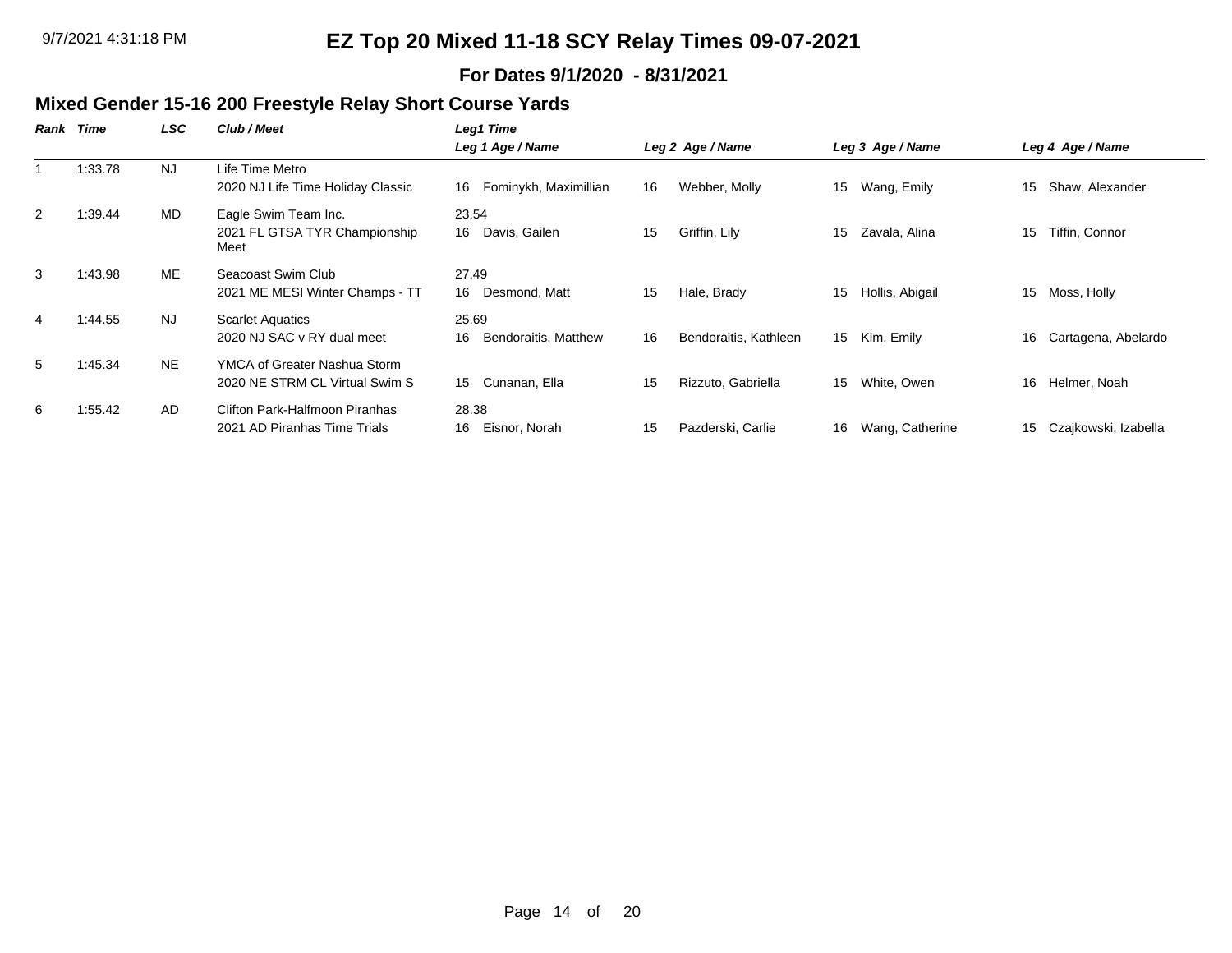### **For Dates 9/1/2020 - 8/31/2021**

## **Mixed Gender 15-16 400 Freestyle Relay Short Course Yards**

| <b>Rank Time</b> | LSC | Club / Meet                                                  | Leg1 Time                     |     |                      |     |                  |     |                   |
|------------------|-----|--------------------------------------------------------------|-------------------------------|-----|----------------------|-----|------------------|-----|-------------------|
|                  |     |                                                              | Leg 1 Age / Name              |     | Leg 2 Age / Name     |     | Leg 3 Age / Name |     | Leg 4 Age / Name  |
| 3:21.16          | CТ  | Woodbridge Aquatic Club<br>2021 FL All-American Championship | 48.97<br>Platonov, Mark<br>16 | 15. | O'Leary, Katrine     | 15  | Velleco, Sophia  |     | 16 Czachor, Jakub |
| 3:31.40          | СT  | Ridgefield Aquatic Club<br>2021 FL All-American Championship | 48.85<br>O'Malley, Kai<br>16  | 16  | Bonitatebus, Miranda | 16. | Riebling, Riley  |     | 16 Wolfenden, Max |
| 3:41.94          | NJ. | Life Time Metro<br>2021 NJ Life Time Coldwater Kick-Off      | Fominykh, Maximillian<br>16   | 16  | Kim. Lauren          | 15  | Malocha, Jessica | 16. | Shaw. Alexander   |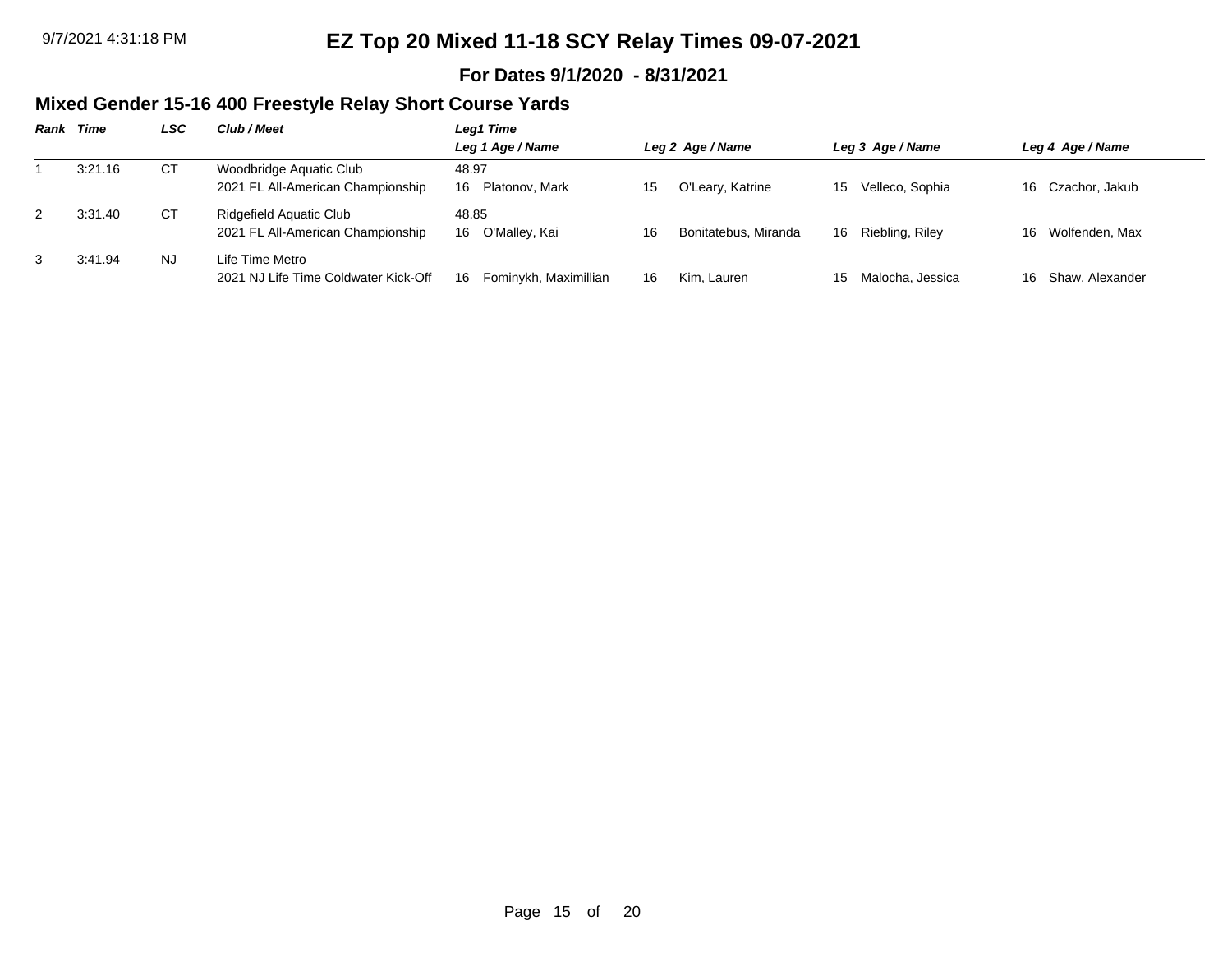### **For Dates 9/1/2020 - 8/31/2021**

#### **Mixed Gender 15-16 200 Medley Relay Short Course Yards**

| Rank | Time    | LSC            | Club / Meet                                                         | Leg1 Time                     |    |                    |    |                   |    |                  |
|------|---------|----------------|---------------------------------------------------------------------|-------------------------------|----|--------------------|----|-------------------|----|------------------|
|      |         |                |                                                                     | Leg 1 Age / Name              |    | Leg 2 Age / Name   |    | Leg 3 Age / Name  |    | Leg 4 Age / Name |
|      | 1:55.50 | ME             | Seacoast Swim Club<br>2021 ME MESI Winter Champs - TT               | 29.77<br>15<br>Moss, Holly    | 15 | Hollis, Abigail    | 15 | Hale, Brady       | 16 | Desmond, Matt    |
| 2    | 1:56.15 | NE.            | YMCA of Greater Nashua Storm<br>2020 NE CL STRM Meet                | Helmer, Noah<br>16            | 15 | Rizzuto, Gabriella | 15 | Cunanan, Ella     | 15 | White, Owen      |
| 3    | 1:58.47 | <b>NJ</b>      | StreamLine Aquatics Club<br>2021 NJ NJRC Firecracker Classic        | Newsome, Nicolette<br>15      | 16 | He, Jason          | 15 | Wargo, Ryan       | 16 | Ravines, Viv     |
| 4    | 1:58.50 | <b>NJ</b>      | StreamLine Aquatics Club<br>2021 NJ NJRC Firecracker Classic        | Lacap, Francheska<br>16       | 16 | Buxbaum, Andrew    | 15 | Palfy, Garrett    | 15 | Weth, Taylor     |
| 5    | 1:58.65 | N <sub>l</sub> | Town of Tonawanda Titans Swim<br>Club<br>2021 NI TTSC Time Trial 24 | 30.77<br>Griffin, Haley<br>15 | 15 | Hlubin, Atticus    | 16 | Deboth, Tara      | 15 | Ciraolo, Vinnie  |
| 6    | 2:03.75 | AM             | Hampton Dolphins<br>2021 AM Hampton Dolphins<br>Intrasquad Meet     | 27.27<br>Sheets, Ben<br>15    | 15 | Sutterlin, Zachary | 16 | Ferderbar, Camryn | 15 | Colonna, Carly   |
|      | 2:06.10 | <b>NE</b>      | YMCA of Greater Nashua Storm<br>2020 NE CL STRM Meet                | Vanvalkenburg, Grace<br>15    | 15 | Dyess, Preston     | 16 | Gundagathi, Akash | 16 | Beaudoin, Riley  |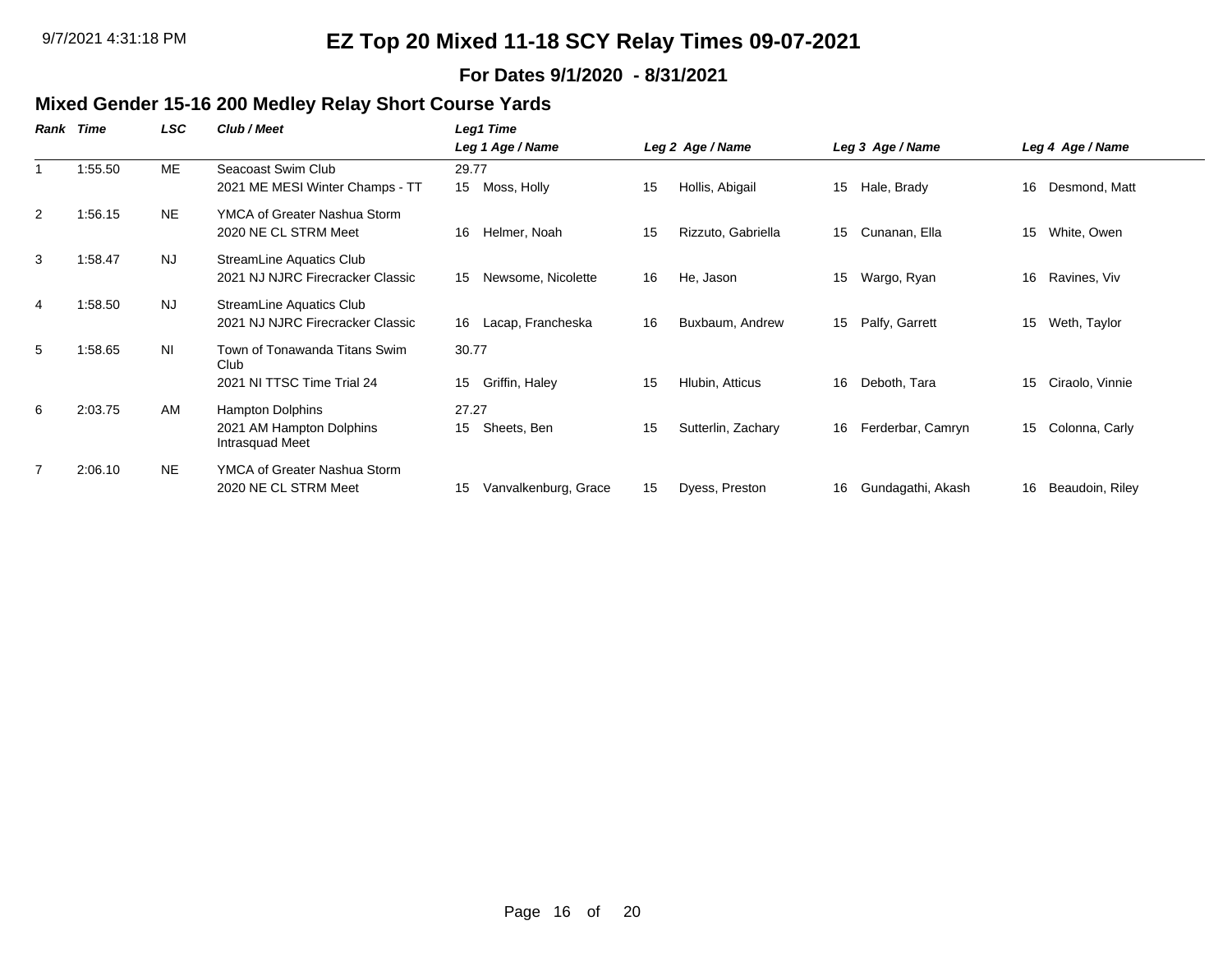**For Dates 9/1/2020 - 8/31/2021**

## **Mixed Gender 15-16 400 Medley Relay Short Course Yards**

| <b>Rank Time</b> |         | LSC | <b>Club / Meet</b>                   | Leg1 Time                |                   |                   |                  |  |  |
|------------------|---------|-----|--------------------------------------|--------------------------|-------------------|-------------------|------------------|--|--|
|                  |         |     |                                      | Leg 1 Age / Name         | Leg 2 Age / Name  | Leg 3 Age / Name  | Leg 4 Age / Name |  |  |
|                  | 3:59.45 | NJ  | Life Time Metro                      |                          |                   |                   |                  |  |  |
|                  |         |     | 2021 NJ Life Time Coldwater Kick-Off | Knoller, Maya Lily<br>16 | Wong, Vince<br>15 | Tran, Thien<br>15 | 16 Jeng, Flora   |  |  |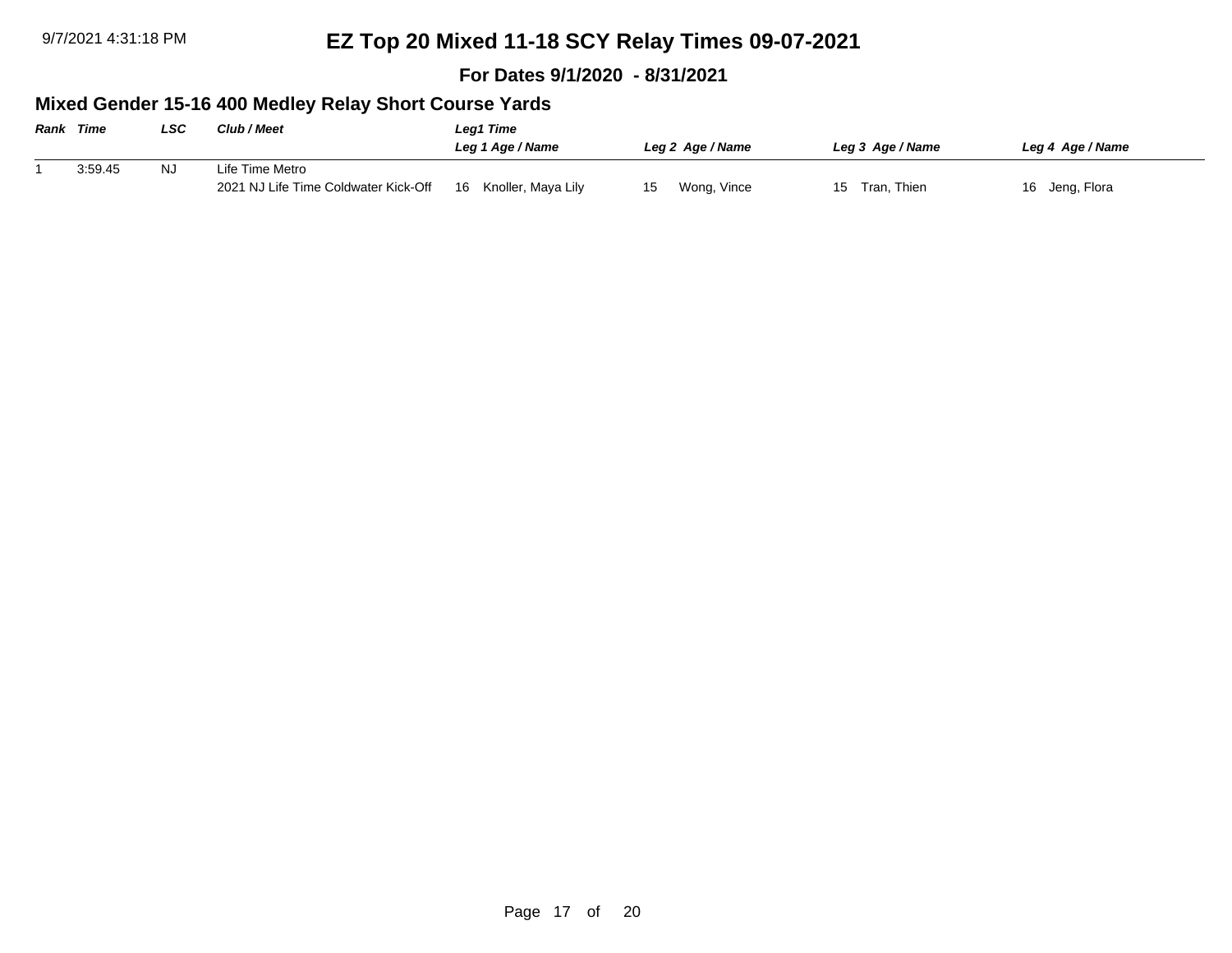**For Dates 9/1/2020 - 8/31/2021**

## **Mixed Gender 17-18 200 Freestyle Relay Short Course Yards**

| <b>Rank Time</b> |         | LSC | <b>Club / Meet</b>             | Leg1 Time        |    |                   |                    |  |                  |  |
|------------------|---------|-----|--------------------------------|------------------|----|-------------------|--------------------|--|------------------|--|
|                  |         |     |                                | Leg 1 Age / Name |    | Leg 2 Age / Name  | Leg 3 Age / Name   |  | Leg 4 Age / Name |  |
|                  | 1:44.16 | AD  | Clifton Park-Halfmoon Piranhas | 26.64            |    |                   |                    |  |                  |  |
|                  |         |     | 2021 AD Piranhas Time Trials   | Han, Alice<br>18 | 18 | Waryncia, Shannon | 18 Sposili, Alison |  | Bearor, Anna     |  |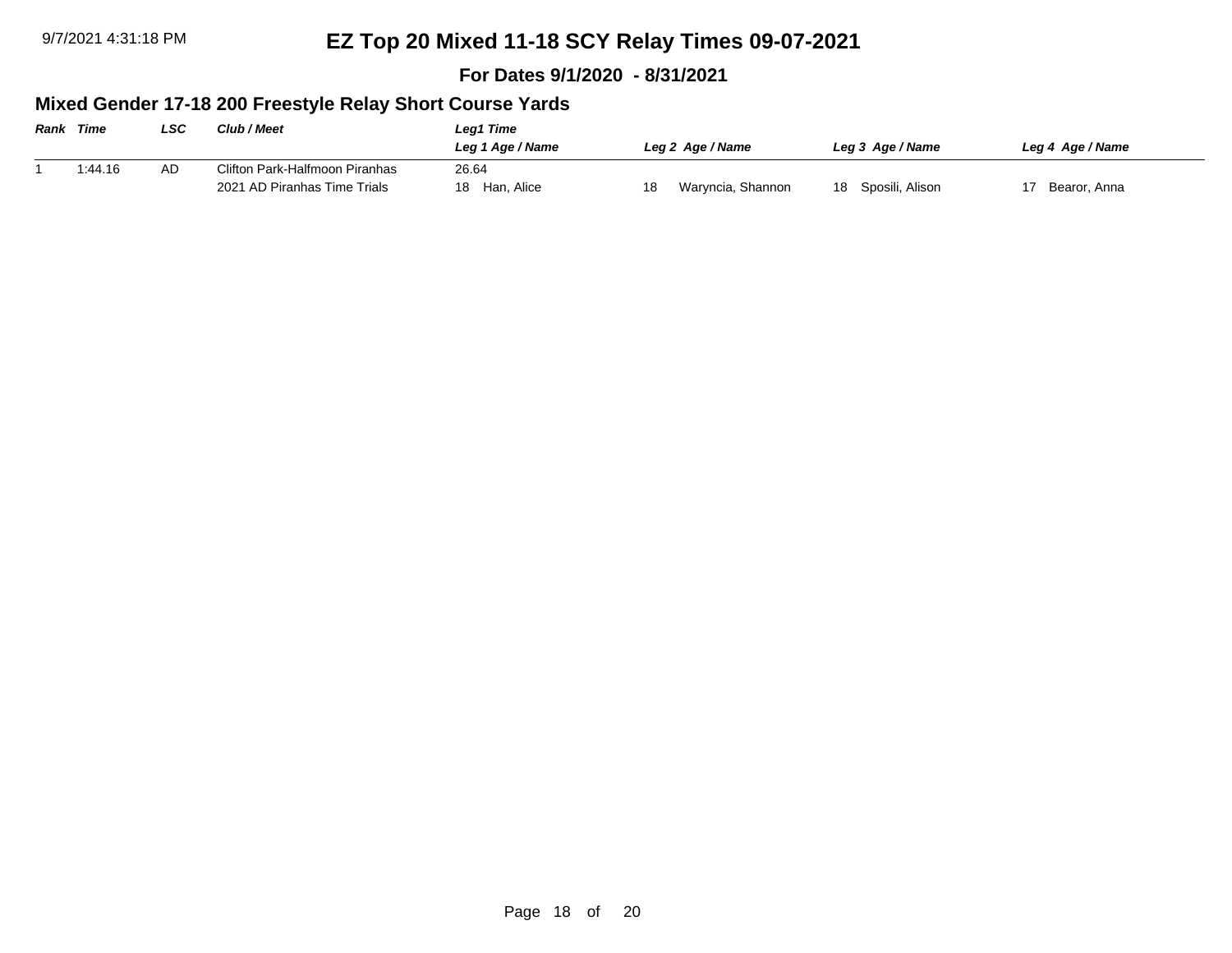**For Dates 9/1/2020 - 8/31/2021**

## **Mixed Gender 17-18 400 Freestyle Relay Short Course Yards**

| <b>Rank Time</b> |         | LSC       | <b>Club / Meet</b>                | Leg1 Time          |                    |                  |                  |  |  |
|------------------|---------|-----------|-----------------------------------|--------------------|--------------------|------------------|------------------|--|--|
|                  |         |           |                                   | Leg 1 Age / Name   | Leg 2 Age / Name   | Leg 3 Age / Name | Leg 4 Age / Name |  |  |
|                  | 3:31.86 | <b>MR</b> | NYS Aquatics, Inc.                | 49.69              |                    |                  |                  |  |  |
|                  |         |           | 2021 FL All-American Championship | 18<br>Jackson, Dan | Melley, Emma<br>18 | Shih, Annie      | Zupko, Sean      |  |  |